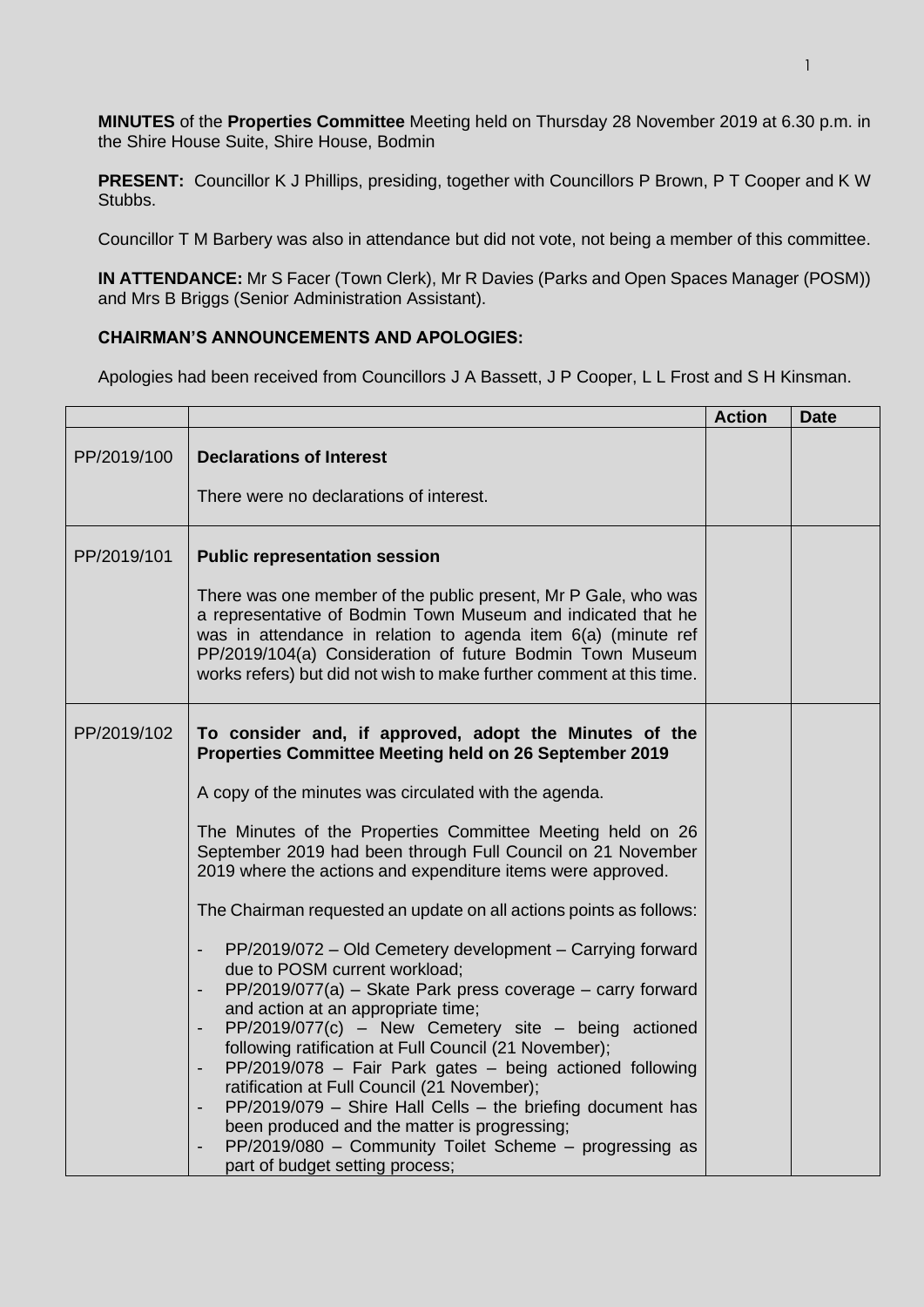|             | PP/2019/080 - Dennison Road Toilets - being actioned<br>following ratification at Full Council (21 November);<br>PP/2019/082 - Guardian24 App - complete<br>PP/2019/083 - Bikelights signage - complete;<br>PP/2019/084 - Beacon Monument - itemised for discussion<br>under item 8 on the agenda (minute ref PP/2019/ PP/2019/106<br>refers)<br>PP/2019/085 - Bug Hunt - complete<br>$\overline{\phantom{a}}$<br>PP/2019/086 - Priory Pond silt - Cllr Frost carrying forward;<br>$\overline{\phantom{a}}$<br>PP/2019/087 - Piaggio truck - sold at auction;<br>$\overline{\phantom{a}}$<br>PP/2019/088 - Lions Senior Citizen Party - complete;<br>$\overline{\phantom{a}}$<br>PP/2019/089 - War memorial work is in progress;<br>PP/2019/091 - Risk Register updated accordingly;<br>The Minutes of the Properties Committee Meeting held on 26<br>September 2019 were approved and passed for signing.<br>Councillor P Brown abstained, not having attended the meeting |             |  |
|-------------|-----------------------------------------------------------------------------------------------------------------------------------------------------------------------------------------------------------------------------------------------------------------------------------------------------------------------------------------------------------------------------------------------------------------------------------------------------------------------------------------------------------------------------------------------------------------------------------------------------------------------------------------------------------------------------------------------------------------------------------------------------------------------------------------------------------------------------------------------------------------------------------------------------------------------------------------------------------------------------|-------------|--|
| PP/2019/103 | Update on the current status of key Council projects, to<br>include:<br>a) Skate Park, to include:<br>The POSM reported that the Planning Application had been<br>submitted earlier that day.                                                                                                                                                                                                                                                                                                                                                                                                                                                                                                                                                                                                                                                                                                                                                                               |             |  |
|             | i. Skate Park User Group logo design                                                                                                                                                                                                                                                                                                                                                                                                                                                                                                                                                                                                                                                                                                                                                                                                                                                                                                                                        |             |  |
|             | A report was circulated with the agenda.                                                                                                                                                                                                                                                                                                                                                                                                                                                                                                                                                                                                                                                                                                                                                                                                                                                                                                                                    |             |  |
|             | The POSM outlined that he was seeking authority to spend up to<br>£300 to support the project.                                                                                                                                                                                                                                                                                                                                                                                                                                                                                                                                                                                                                                                                                                                                                                                                                                                                              |             |  |
|             | There was consensus amongst Members that that this would be an<br>excellent use of proceeds of crime initiative monies which could<br>enhance youth ownership of the site to reduce anti-social<br>behaviour.                                                                                                                                                                                                                                                                                                                                                                                                                                                                                                                                                                                                                                                                                                                                                               |             |  |
|             | There was some discussion regarding the sum required for this<br>project with some Members considering that additional funding<br>should not be required for a Bodmin College project and that that<br>requested sum was too high.                                                                                                                                                                                                                                                                                                                                                                                                                                                                                                                                                                                                                                                                                                                                          |             |  |
|             | The POSM confirmed that detailed costings had not been drawn up<br>and that the requested £300 was an estimate based on the<br>requirement for design work, printing, the purchase of production<br>of merchandise such as bags/clothing and any travel costs. It was<br>noted that £300 would be the maximum that would be spent.                                                                                                                                                                                                                                                                                                                                                                                                                                                                                                                                                                                                                                          |             |  |
|             | Following discussion it was AGREED to RECOMMEND that<br>Maylah Chapman be engaged to produce a design for the new<br>Skate Park logo.                                                                                                                                                                                                                                                                                                                                                                                                                                                                                                                                                                                                                                                                                                                                                                                                                                       | <b>POSM</b> |  |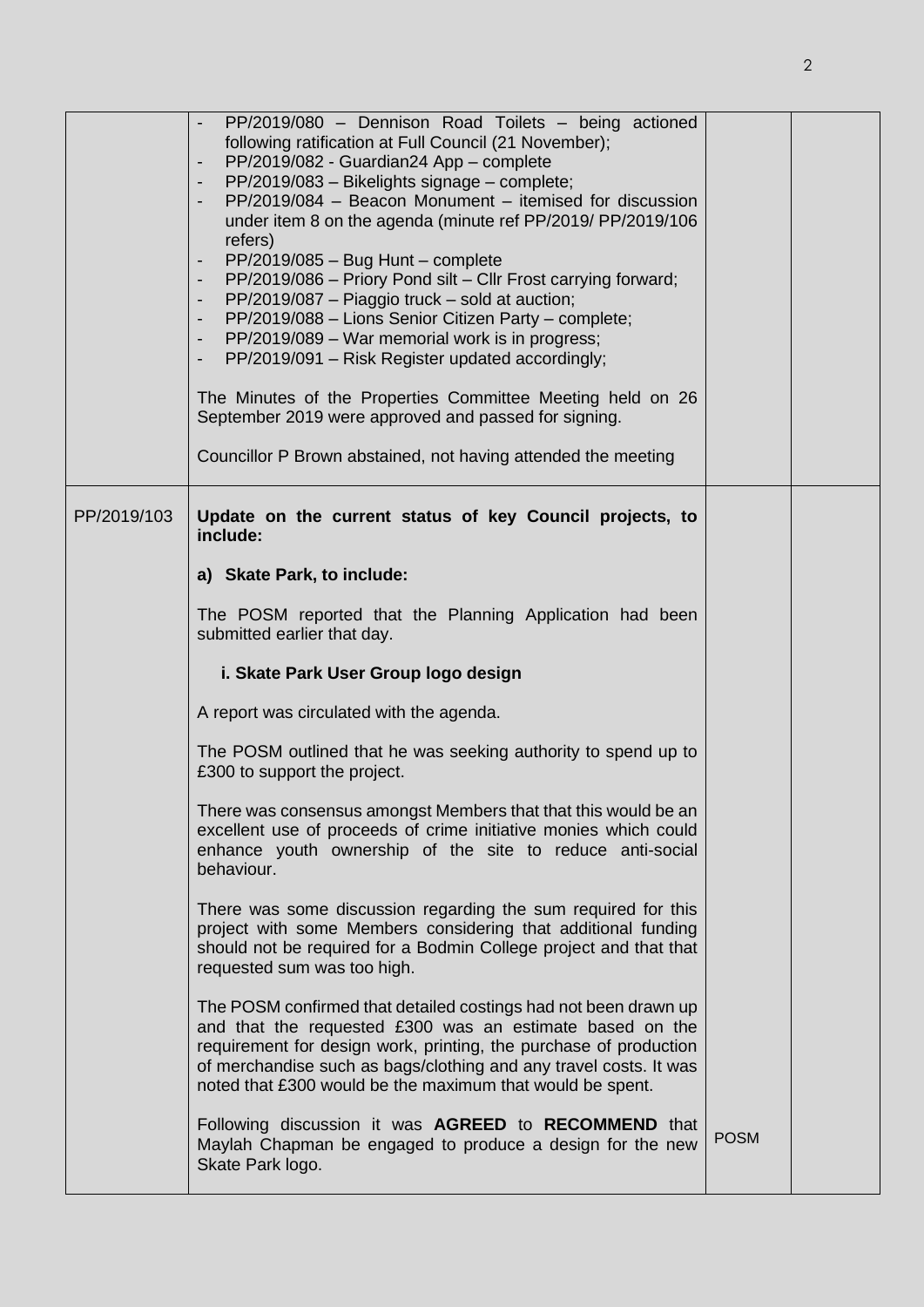|             | It was further AGREED to RECOMMEND that this project should<br>be funded using money from the proceeds of crime initiative but<br>that £300 should be budgeted for this project should funding not be<br>forthcoming.                                                                                                                                                                                                                                   |  |
|-------------|---------------------------------------------------------------------------------------------------------------------------------------------------------------------------------------------------------------------------------------------------------------------------------------------------------------------------------------------------------------------------------------------------------------------------------------------------------|--|
|             | Councillor P Brown abstained from voting on this item.                                                                                                                                                                                                                                                                                                                                                                                                  |  |
|             | b) Fair Park Toilets - to be considered under agenda item 14                                                                                                                                                                                                                                                                                                                                                                                            |  |
|             | It was noted that this item was to be considered under item 14 on<br>the agenda (minute ref PP/2019/112 refers).                                                                                                                                                                                                                                                                                                                                        |  |
|             | c) Site for new cemetery                                                                                                                                                                                                                                                                                                                                                                                                                                |  |
|             | It was noted that, now that the previous set of minutes had been<br>through Full Council and ratified (minute ref PP/2019/077(c) refers)<br>a contractor would now be engaged to establish the suitability of<br>the land, working alongside Cornwall Council and the current<br>tenant to minimise disruption during the testing phase.                                                                                                                |  |
|             | d) Machinery Shed - on hold given existing project workload<br>(minute ref PP/2019/077(d) refers)                                                                                                                                                                                                                                                                                                                                                       |  |
|             | It was noted that this project was on hold, as previously reported,<br>and would be revisited following completion of the new Skate Park<br>as staff capacity allowed.                                                                                                                                                                                                                                                                                  |  |
| PP/2019/104 | Three-year budget plan - to consider requirements from<br>Properties Committees prior to 2020/21 budget setting<br>process (copy to follow), to include:                                                                                                                                                                                                                                                                                                |  |
|             | a) Consideration of future Bodmin Town Museum works<br>(minute ref FSPM/2019/086(c) refers)                                                                                                                                                                                                                                                                                                                                                             |  |
|             | The Town Clerk reported that this item had been referred from the<br>FS&PM Committee meeting held on 17 October 2019 for<br>consideration of the costs related to both extension works and<br>possible legal costs for Bodmin Town Museum.                                                                                                                                                                                                              |  |
|             | It was AGREED to suspend Standing Orders in order to allow Mr P<br>Gale from Bodmin Town Museum to provide Members with<br>information which needed to be taken into account.                                                                                                                                                                                                                                                                           |  |
|             | Mr Gale noted that the new area the Museum hoped to extend into<br>was currently inaccessible as it was behind the St Petroc display,<br>and that a doorway into the new section would result in losing that<br>display. He advised Members that the museum display cases that<br>are fitted in the Museum are costly to build and replace due to the<br>nature of the artefacts they are designed to protect and as they are<br>bespoke to that space. |  |
|             | There then followed a discussion regarding the damp issues in the<br>storage space. Mr Gale advised that there were ongoing problems<br>related to the fact that the room was below ground level and there                                                                                                                                                                                                                                              |  |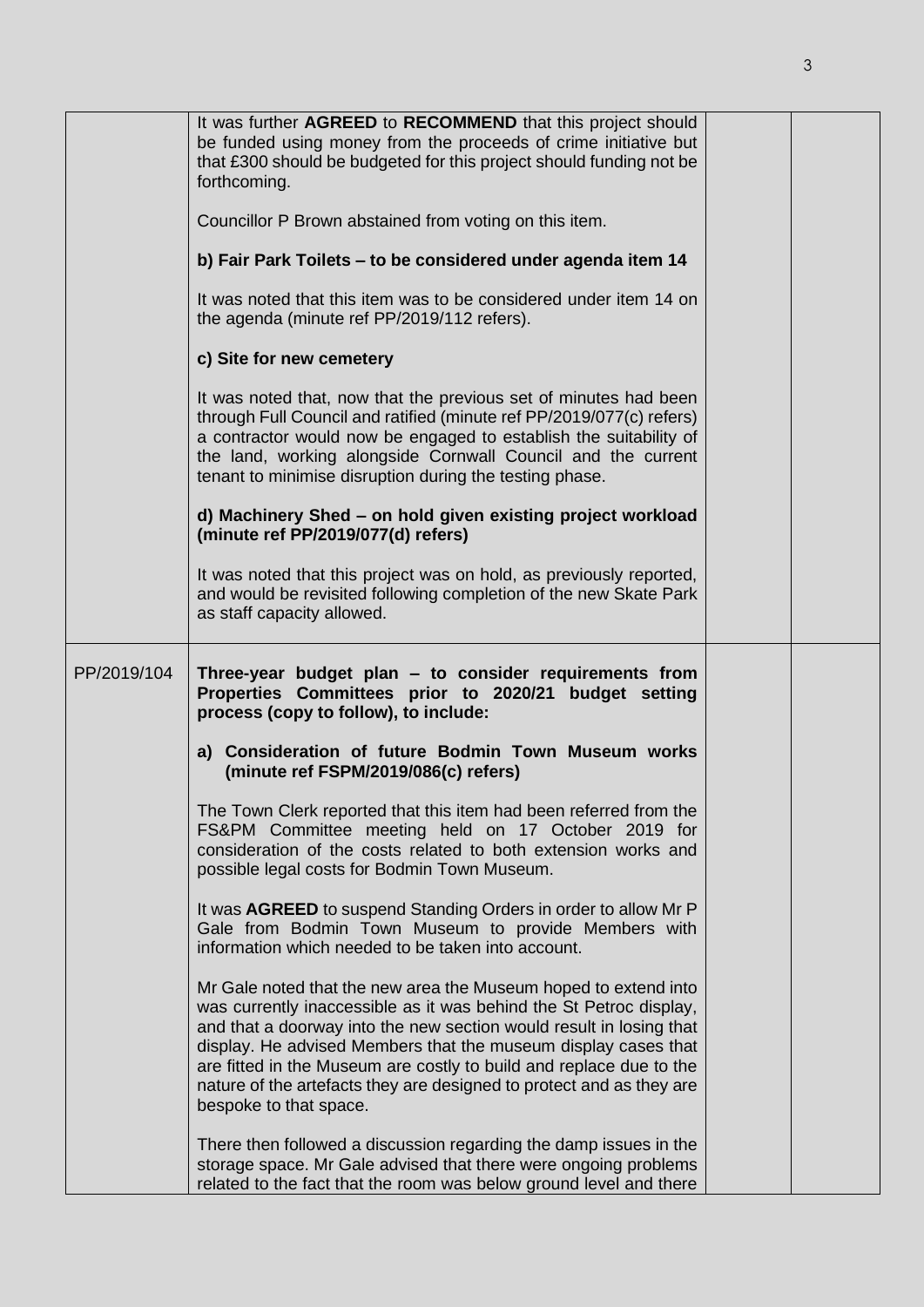|             | was a drainpipe in close vicinity which tended to overflow during<br>heavy rainfall and which in his opinion led to water ingress. He<br>advised that the documents affected by the recent water leak<br>incident were due to be returned from Harwell Document<br>Restoration Services shortly and he did not feel that the storage<br>space was currently suitable for these documents. |  |
|-------------|-------------------------------------------------------------------------------------------------------------------------------------------------------------------------------------------------------------------------------------------------------------------------------------------------------------------------------------------------------------------------------------------|--|
|             | Councillor P Brown indicated that he would be willing to conduct a<br>site visit and offer advice on the best course of action for addressing<br>these issues in the storage space.                                                                                                                                                                                                       |  |
|             | Members also commented that the availability of grants / funding<br>should be explored in order to assist with the associated costs.                                                                                                                                                                                                                                                      |  |
|             | Mr Gale indicated that he would welcome a meeting with the Town<br>Clerk and RFO to discuss these matters further.                                                                                                                                                                                                                                                                        |  |
|             | The Town Clerk commented that, in terms of budget allocation, it<br>would be pertinent to come up with a figure as match funding to<br>explore grant opportunities. Members considered that Merlin may<br>be able to advise in this regard, having previously considered<br>costings when investigating shared use of the space which they<br>ultimately decided against.                 |  |
|             | The possibility of relocating the museum was posed, with Mr Gale<br>responding that this had been considered previously and the cost<br>of moving the specialist display cabinets was prohibitive.                                                                                                                                                                                        |  |
|             | It was AGREED to reinstate Standing Orders and other budget<br>priorities were discussed to include a recommendation to the<br>budget meeting to consider and agree provision for: Works to Shire<br>Hall; potential renovation works to Beacon Monument; Priory Park<br>toilets; Car Park resurfacing works.                                                                             |  |
| PP/2019/105 | Shire Hall roof woodworm infestation - to consider and, if<br>appropriate, agree treatment works                                                                                                                                                                                                                                                                                          |  |
|             | A report was circulated with the agenda.                                                                                                                                                                                                                                                                                                                                                  |  |
|             | The Town Clerk noted that, following the circulation of this report,<br>Officers had sought the view of Hutton & Rostron who had<br>considered that the visible damage was historical and they would<br>recommend carrying out a survey before proceeding with any<br>treatment works.                                                                                                    |  |
|             | The Town Clerk reported that Hutton & Rostron were due to<br>conduct a routine survey and that they could incorporate a survey<br>of the Shire Hall roof at the same time. The recommendation was<br>that Members authorise a visit from Hutton & Rostron at a cost of<br>£3,850.00 plus VAT.                                                                                             |  |
|             | The POSM noted that Hutton & Rostron did not recommend the<br>use of chemical treatments at this time and did not feel that this<br>course of action would be required. He also commented that there                                                                                                                                                                                      |  |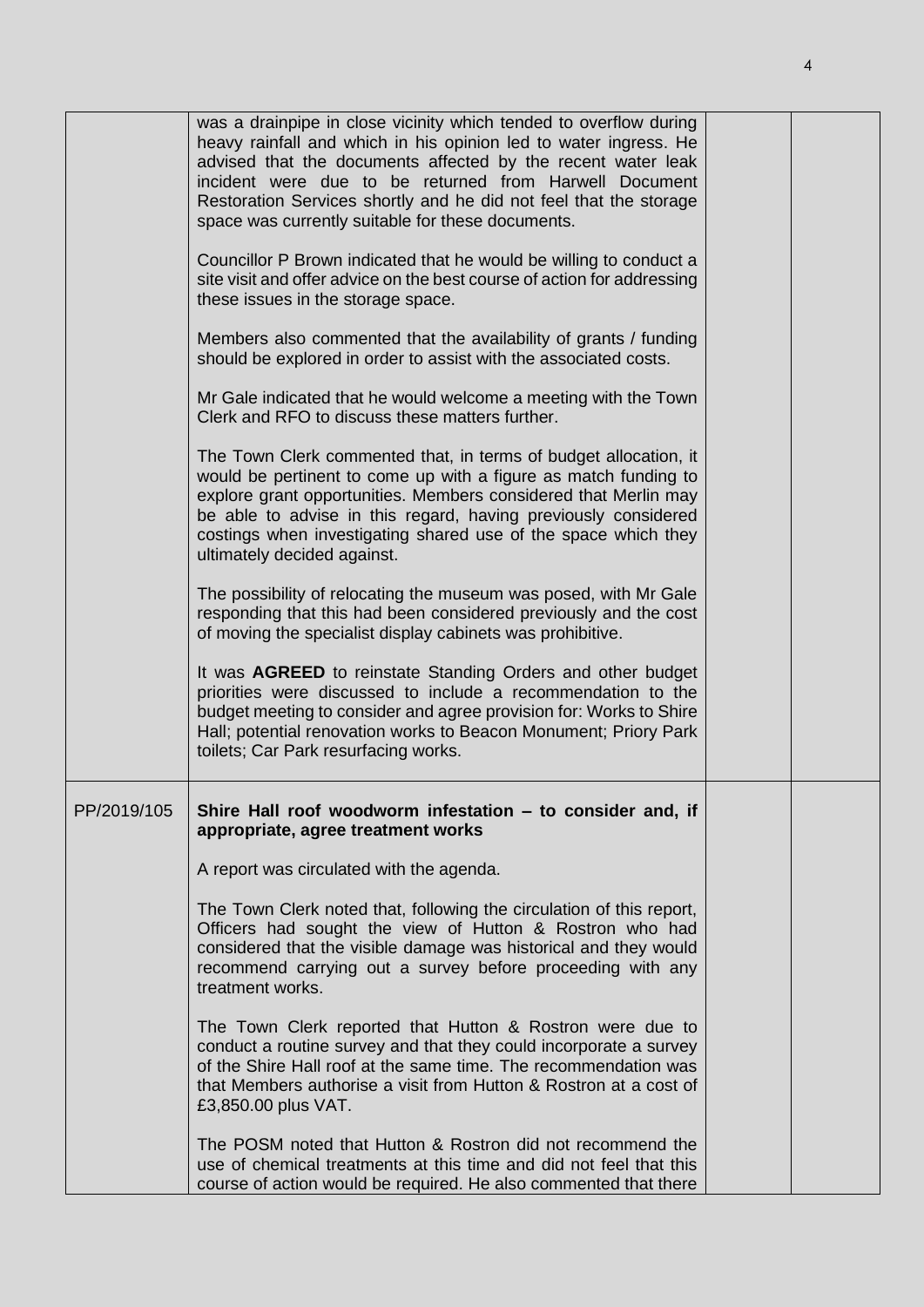|             | was the option of purchasing and installing some UV flying insect<br>traps which would assist in indicating whether there were live<br>insects currently in the roof.<br>It was AGREED to RECOMMEND giving delegated authority to<br>Senior Officers to proceed with a visit from Hutton & Rostron at a                                                                                                                                                                                                                                                                                                                                                                                                                                                                                                                                                                                                                                                                                                                                                                                                                                                                                                                                        | <b>POSM</b>          |  |
|-------------|------------------------------------------------------------------------------------------------------------------------------------------------------------------------------------------------------------------------------------------------------------------------------------------------------------------------------------------------------------------------------------------------------------------------------------------------------------------------------------------------------------------------------------------------------------------------------------------------------------------------------------------------------------------------------------------------------------------------------------------------------------------------------------------------------------------------------------------------------------------------------------------------------------------------------------------------------------------------------------------------------------------------------------------------------------------------------------------------------------------------------------------------------------------------------------------------------------------------------------------------|----------------------|--|
|             | cost of £3,850.00 plus VAT to conduct a routine survey of Shire<br>Hall, to include an inspection of the roof interior.<br>It was further AGREED to RECOMMEND giving delegated<br>authority to the POSM to proceed with the investigation into the<br>purchase of appropriate UV flying insect traps and to proceed with<br>purchasing the most effective option.                                                                                                                                                                                                                                                                                                                                                                                                                                                                                                                                                                                                                                                                                                                                                                                                                                                                              | <b>POSM</b>          |  |
| PP/2019/106 | <b>Bodmin Beacon Monument</b><br>The POSM reported that he was still awaiting recommendations<br>and costs of recommended works from Knevitts and would be able<br>to report back with further information in due course.                                                                                                                                                                                                                                                                                                                                                                                                                                                                                                                                                                                                                                                                                                                                                                                                                                                                                                                                                                                                                      |                      |  |
| PP/2019/107 | Bodmin Town Council owned bus shelters - to consider<br>possibility of discharging responsibility (item referred from<br>Finance, Staffing and Performance Management<br>the<br>Committee meeting held on 15 October 2019; minute ref<br><b>FSPM/2019/086(a) refers)</b><br>The Town Clerk outlined that this recommendation followed a<br>meeting with the Cornwall Council One Public Transport Team<br>which had the aim of making public transport in Cornwall easier and<br>more accessible with seamless ticketing. Part of the discussion had<br>been for town and parish councils to take part in the Cornwall<br>Council initiative which, due to economies of scale had the option<br>of attracting advertisers to display on bus stops and would involve<br>Cornwall Council adopting the ongoing responsibility for cleaning<br>and maintenance of shelters through this arrangement. The Town<br>Clerk advised that the detail would be needed for Town Council to<br>consider this approach.<br>It was AGREED to RECOMMEND that the Town Clerk investigate<br>further and seek clarification from Cornwall Council as to whether<br>there was still potential of discharging responsibility of bus stops to<br>Cornwall Council. | Town<br><b>Clerk</b> |  |
| PP/2019/108 | Lower Midway Road Play Area - to consider and, if<br>appropriate, agree granting of access to Cornwall Council for<br>the purpose of carrying out a Site Investigation Survey on their<br>adjacent land - Town Clerk to report<br>A map was circulated to Members.                                                                                                                                                                                                                                                                                                                                                                                                                                                                                                                                                                                                                                                                                                                                                                                                                                                                                                                                                                             |                      |  |
|             |                                                                                                                                                                                                                                                                                                                                                                                                                                                                                                                                                                                                                                                                                                                                                                                                                                                                                                                                                                                                                                                                                                                                                                                                                                                |                      |  |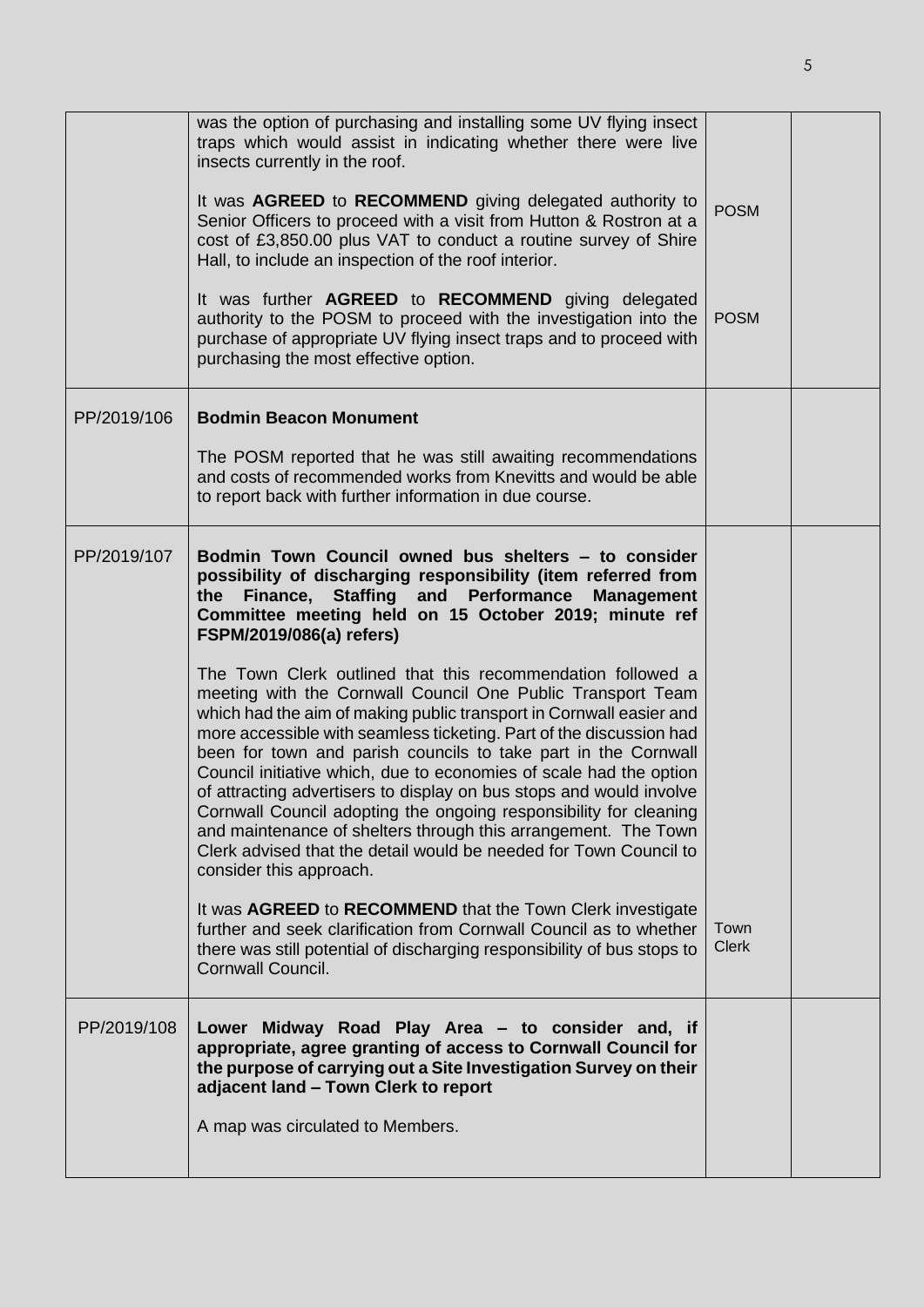| The Town Clerk reported that he had received a request from the<br>Assistant Project Manager in the Cornwall Council Capital Projects<br>that Cornwall Council be authorised access into and across the<br>recreational land at Lower Midway Road in order to gain access to<br>the Cornwall Council owned land marked as HRA on the plan to<br>carry out a Site Investigation Survey.                                                                                                                                                                                                                                                                                                                                                                                                                        |                      |  |
|---------------------------------------------------------------------------------------------------------------------------------------------------------------------------------------------------------------------------------------------------------------------------------------------------------------------------------------------------------------------------------------------------------------------------------------------------------------------------------------------------------------------------------------------------------------------------------------------------------------------------------------------------------------------------------------------------------------------------------------------------------------------------------------------------------------|----------------------|--|
| The HRA land was submitted for planning permission to build on<br>the land in 2014 but the project did not progress at that time, and<br>Cornwall Council now is interested in resurrecting a scheme at that<br>location. Due to access limitations on the other boundaries of the<br>land, the option proposed by the surveying sub-contractor is to<br>access the site is through the play area which will involve using a<br>small excavator/drilling rig to gain access through the pedestrian<br>gate with use of boarding/matting to protect the grassed areas. A<br>section of fencing will be cut for access and reinstated once the<br>survey works have been completed. The Cornwall Council Officer<br>confirms that they would supervise health and safety and the<br>entrance would be restored. |                      |  |
| The Town Clerk reported that Officers did not foresee any<br>insurmountable issues and that there would be the usual health and<br>safety and public liability considerations, and that reinstatement of<br>ground and equipment be adhered to. He noted that, if Council was<br>minded to support this request, Officers would request that works<br>take place during term-time to ensure that works do not impact<br>upon the community use of the play area and that the usual<br>requests be incorporated in terms of keys not being left in ignitions,<br>tools and equipment not being in easy reach of or accessible to<br>children etc.                                                                                                                                                              |                      |  |
| Members felt that members of the public had been clear in their<br>desire not to see further development in Bodmin and that they did<br>not wish for the Town Council to be seen as complicit in any such<br>development, particularly around sites of windfall and infill. They<br>also considered that if the only access point was via the play area,<br>what would that mean for longer term access of the site. Members<br>considered that Cornwall Council should seek to access the site<br>from an alternative route. The Town Clerk responded that this<br>would be a consideration for Cornwall Council as part of their site<br>development.                                                                                                                                                       |                      |  |
| Following discussion, it was AGREED to RECOMMEND denying<br>access to Cornwall Council.                                                                                                                                                                                                                                                                                                                                                                                                                                                                                                                                                                                                                                                                                                                       | Town<br><b>Clerk</b> |  |
| The voting pattern was two votes for, with one against.                                                                                                                                                                                                                                                                                                                                                                                                                                                                                                                                                                                                                                                                                                                                                       |                      |  |
| Councillor K W Stubbs voted against this decision on the grounds<br>that he did not see a problem with allowing access for site testing<br>work and did not think it appropriate to object on the grounds of the<br>adjacent site being a development opportunity. He also felt that,<br>despite being quorate, he felt that this was a small number of<br>Members to make a fair decision.                                                                                                                                                                                                                                                                                                                                                                                                                   |                      |  |
|                                                                                                                                                                                                                                                                                                                                                                                                                                                                                                                                                                                                                                                                                                                                                                                                               |                      |  |